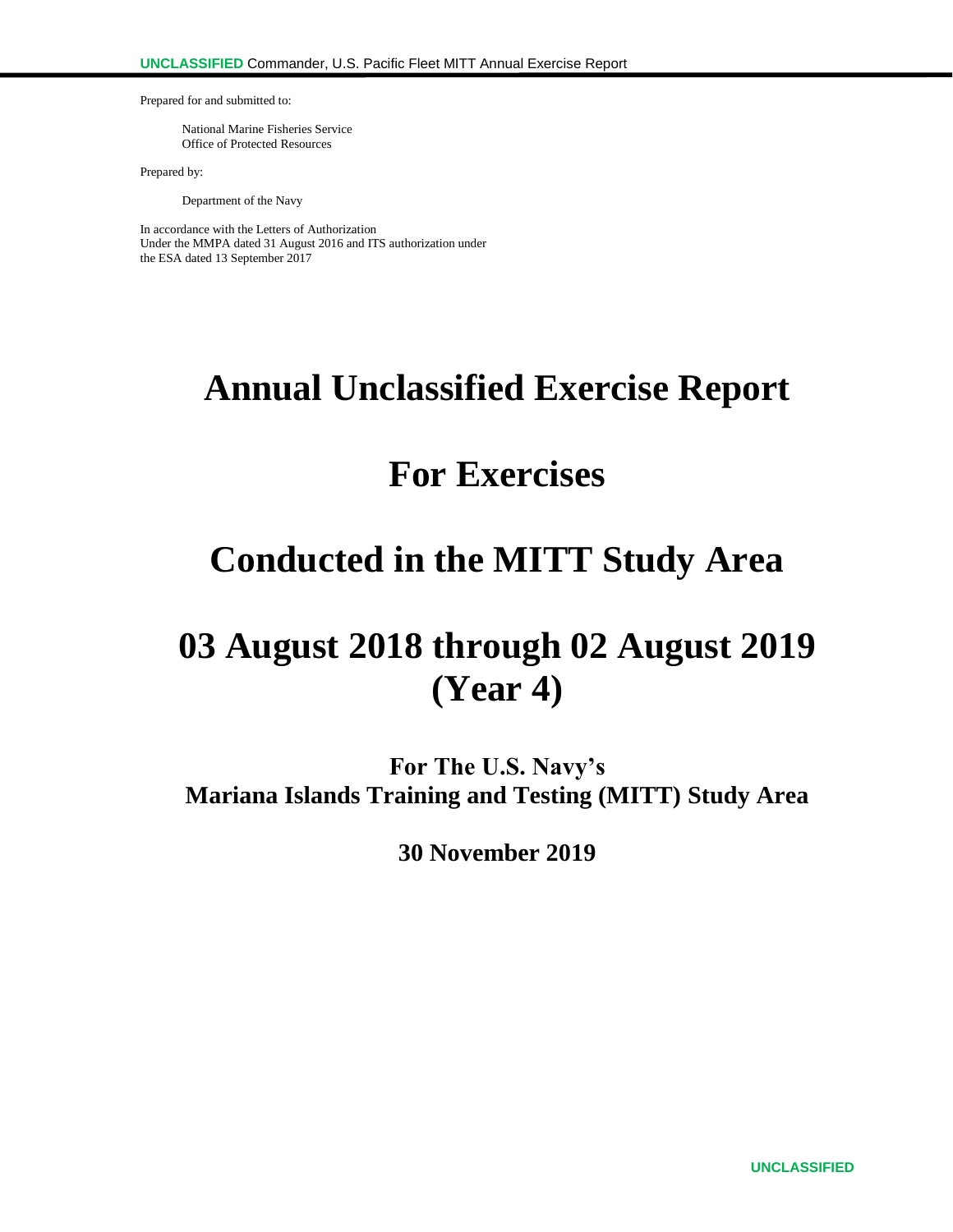# **TABLE OF CONTENTS**

## MARIANA ISLANDS TRAINING AND TESTING STUDY AREA

| $(1)$ MITT – Major Training Exercises/SINKEX |  |
|----------------------------------------------|--|
| $(2)$ MITT – Summary of Sources Used         |  |
|                                              |  |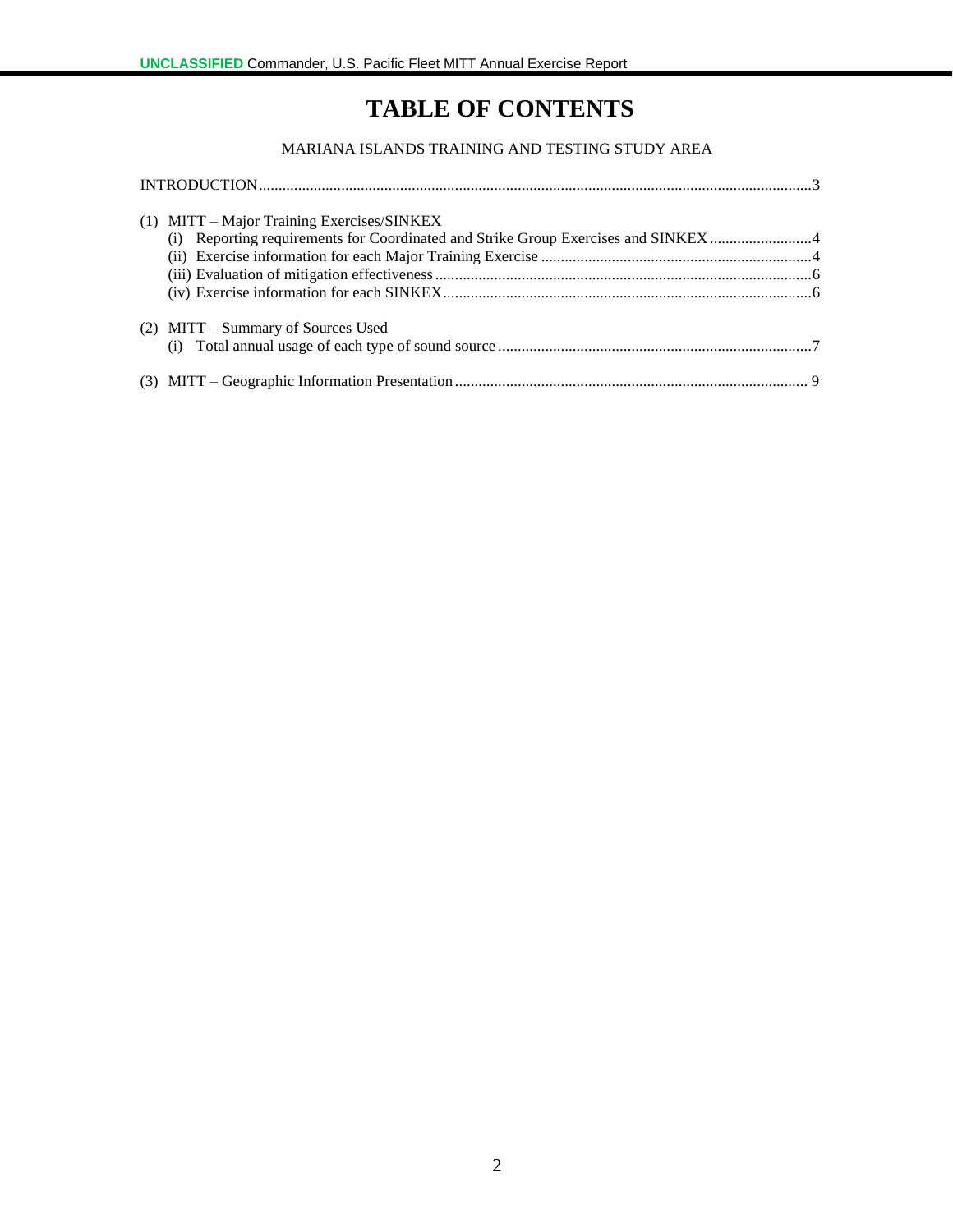# **ANNUAL MARIANA ISLANDS TRAINING AND TESTING UNCLASSIFIED EXERCISE REPORT**

# **INTRODUCTION**

The U.S. Navy prepared this Annual Exercise Report covering the period from 03 August 2018 to 02 August 2019 in compliance with the National Marine Fisheries Service (NMFS) Final Rule and Letter of Authorization under the Marine Mammal Protection Act (MMPA) for the Navy's training activities conducted in the Mariana Islands Training and Testing (MITT) Study Area.

The Letter of Authorization<sup>1</sup> "Monitoring and Reporting" subsection indicates the following must be present within this report:

- (1) Major Training Exercises (MTE)/SINKEX
	- (i) Reporting requirements for Coordinated and Strike Group Exercises and SINKEX
	- (ii) Exercise information for each MTE
	- (iii) Evaluation of mitigation effectiveness
	- (iv) Exercise information for each SINKEX
- (2) Summary of Sources Used

\_\_\_\_\_\_\_\_\_\_\_\_\_\_\_\_\_\_\_\_\_\_\_\_

- (i) Total annual usage of each type of sound source
- (3) Geographic Information Presentation

The information in this Annual Report represents the best practical data collection for this period. To provide accounting for the entire 5-year period of the authorization, Navy will also submit a 5-year close-out exercise report with final totals of authorized usage.

<sup>&</sup>lt;sup>1</sup>MITT: 7(e) of the Letter of Authorization, and 50 CFR  $\S 218.95(g)(1)$  through (g)(3)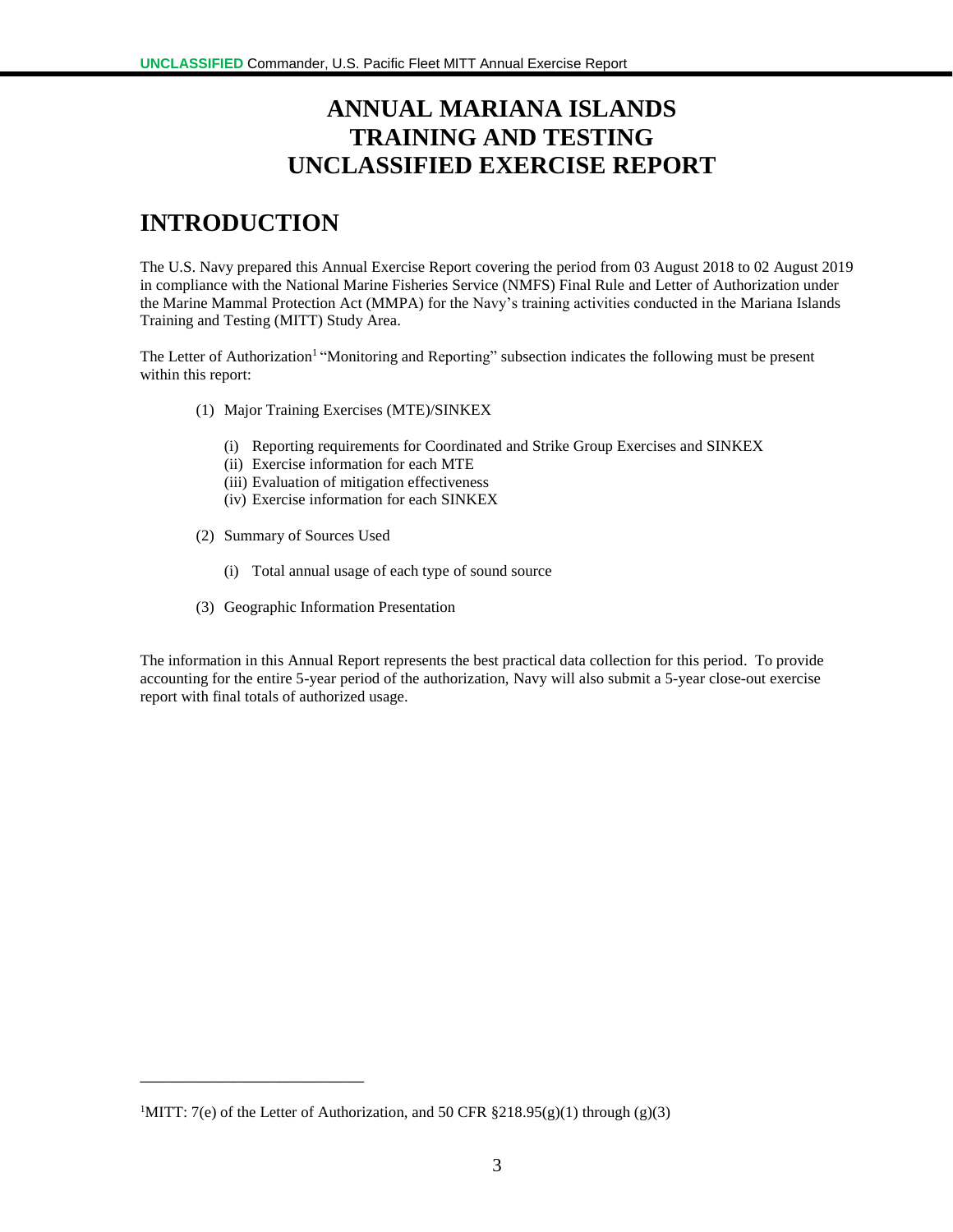# **(1) MITT – Major Training Exercises/SINKEX**

### **(i) Reporting requirements for Coordinated and Strike Group Major Training Exercises and SINKEX**

The MITT Study Area Letter of Authorization requires reporting for MTEs and Sinking Exercises (SINKEX) taking place during the reporting period. MTEs that occur in MITT include *Joint Multi-Strike Group Exercise* (Valiant Shield) and *Joint Expeditionary Exercises*. The required reporting items for these exercises are detailed in sections 1-ii through 1-iv below.

### **(ii) Exercise information for each Major Training Exercise**

#### **Table 1-ii-1a. MTEs conducted in the MITT Study Area.**

|                           |                                                                 | (D) Number of items or hours of each sound source bin used |                                   |                            |                                            |                                |                                 |                                      |                        |                                                       |                                                  |                     |                    | (E) Number and types of US vessels<br>and aircraft participating |                           |                                |                               |                          |                      |                          |                                       |                          |                        |                                               |                                   |                                                   |                                               |                                     |        |    |                 |        |                                               |                                              |            |            |                                 |
|---------------------------|-----------------------------------------------------------------|------------------------------------------------------------|-----------------------------------|----------------------------|--------------------------------------------|--------------------------------|---------------------------------|--------------------------------------|------------------------|-------------------------------------------------------|--------------------------------------------------|---------------------|--------------------|------------------------------------------------------------------|---------------------------|--------------------------------|-------------------------------|--------------------------|----------------------|--------------------------|---------------------------------------|--------------------------|------------------------|-----------------------------------------------|-----------------------------------|---------------------------------------------------|-----------------------------------------------|-------------------------------------|--------|----|-----------------|--------|-----------------------------------------------|----------------------------------------------|------------|------------|---------------------------------|
| designator<br>cise<br>Exe | end<br>began/em<br>ercise<br>Ñ<br>that<br>Date<br>$\widehat{e}$ | ation<br>$\widehat{\omega}$                                | (hours)<br>LF4<br>$\widehat{\Xi}$ | (hours)<br>LF5<br><b>a</b> | (hours)<br>$\bullet$<br>闽<br>$\widehat{a}$ | (hours)<br>MF1<br>$\mathbf{r}$ | (hours)<br>MF <sub>2</sub><br>₽ | (hours)<br>MF3<br>$\hat{\mathbf{r}}$ | (hours)<br>MF4<br>vii) | (items)<br><b>MIF5</b><br>$\widehat{\mathbf{H}}$<br>ร | (items)<br>MF <sub>6</sub><br>$\mathbf{\hat{a}}$ | (hours)<br>MF8<br>ম | (hours)<br>xi) MF9 | ours)<br>ê<br><b>MF10</b><br>xii)                                | (hours)<br>MF11<br>$\sin$ | (hours)<br><b>MF12</b><br>xiv) | (hours)<br>$(\mathbf{x})$ HF1 | ours)<br>e<br>HF4<br>vi) | (hours)<br>xvii) HF5 | (hours)<br>HF6<br>xviii) | (hours)<br>ASW1<br>$\dot{\mathbf{x}}$ | tems)<br>SW <sub>2</sub> | (hours)<br>SW3<br>xxi) | (items)<br>SW4<br>$\overline{\mathbf{x}}$ ii) | (items)<br><b>TORP1</b><br>(xiii) | $\mathbf{m}$<br>(ite)<br>TORP <sub>2</sub><br>(vi | (hours)<br>M <sub>3</sub><br>$\sum_{i=1}^{n}$ | $\tilde{c}$<br>$\mathbf{S}$<br>κvi) | ن<br>د | DC | EFG <sub></sub> | SQ'    | helo<br>dipping<br>$60$ F<br><b>MH-60R/SH</b> | ಕ<br>≘<br>Ρg<br>ippi<br>60 <sub>S</sub><br>Ę | submarines | <b>Adi</b> | <b>ASW</b> surface ship<br>Non- |
| <b>VS18</b>               | $16-23$ Sep<br>2018                                             | <b>MITT</b>                                                | $\pm$                             | $\approx$                  | $\ast$                                     | $\ast$                         | $\mathcal{H}$                   | $\mathcal{R}$                        | $\mathcal{H}$          | $\mathcal{R}$                                         | $\mathcal{H}$                                    | $\sim$              | $\star$            | $\cdot$                                                          | $\mathcal{M}$             | $\star$                        | *                             | $\sim$                   | $\approx$            | $\sim$                   | $\mathcal{R}$                         | $\approx$                | $\mathcal{A}$          | $\mathcal{A}$                                 | $\mathcal{H}$                     | $\approx$                                         | $\mathcal{R}$                                 | $\approx$                           | $\ast$ | *  | $\mathcal{M}$   | $\ast$ | $\ast$                                        | $\mathcal{R}$                                | $\pm$      | $\pm$      | $\sim$                          |

VS18=Valiant Shield 2018

\*This information is classified and has been forwarded to NMFS in accordance with the MITT Letter of Authorization in the classified version of this Annual Exercise Report.

|                         |                                    |              |          | (D) Number of impulsive source detonations |              |            |              |          |                        |              |            |          |            |  |  |  |
|-------------------------|------------------------------------|--------------|----------|--------------------------------------------|--------------|------------|--------------|----------|------------------------|--------------|------------|----------|------------|--|--|--|
| (A) Exercise designator | (B) Date that exercise began/emend | (C) Location | $(i)$ E1 | (ii) E2                                    | E3<br>(iii)  | F4<br>(iv) | $(V)$ E5     | (vi) E6  | $\mathbb{E}8$<br>(vii) | (viii) E9    | $(ix)$ E10 | (11)     | $(xi)$ E12 |  |  |  |
| <b>VS18</b>             | 16-23 Sep<br>2018                  | <b>MITT</b>  | $\Omega$ | $\mathbf{0}$                               | $\mathbf{0}$ | $\Omega$   | $\mathbf{0}$ | $\theta$ | $\overline{2}$         | $\mathbf{0}$ | $\Omega$   | $\Omega$ | 9          |  |  |  |

#### **Table 1-ii-1b. MTEs conducted in the MITT Study Area (explosives).**

VS18=Valiant Shield 2018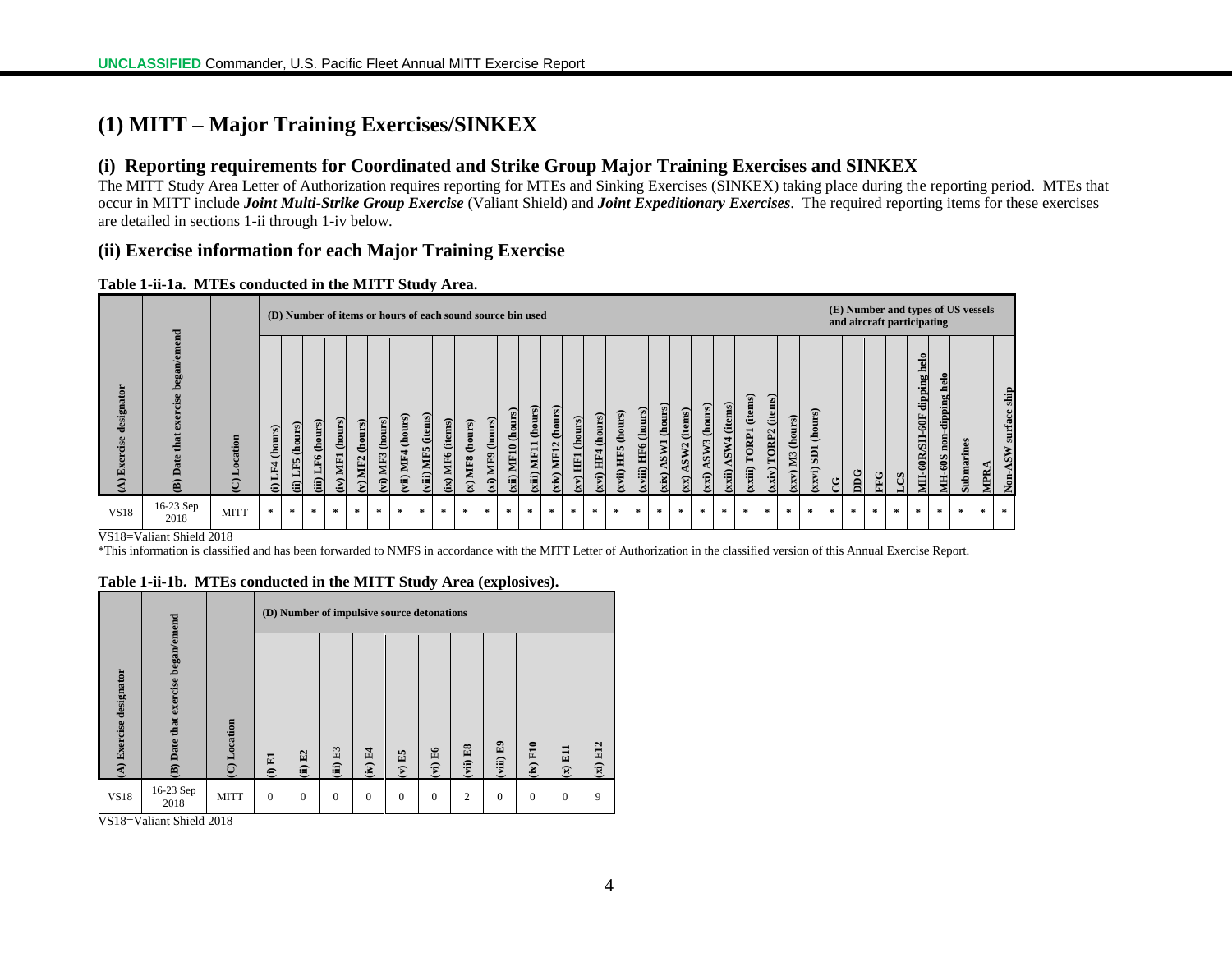| $\mathbf{a}$<br>Date/time/location<br>ting<br>sight<br>$\widehat{\Xi}$                                                                                                              | <b>Species</b><br>$\widehat{c}$ | individuals<br>ð<br>Number<br>$\mathbf{G}$ | sensor<br>detection<br>Initial<br>$\widehat{\mathbf{t}}$ | ัธ<br>W3S<br>type<br>vation<br>specific<br>obser<br>ð<br>Indication<br>the<br>from<br>tform<br>made<br>$\frac{a}{b}$<br>$\overline{6}$ | €<br>Έ<br>vers<br>$\frac{\text{min}}{\text{min}}$<br>contact<br>obser<br>marine mammal(s)<br>time<br>isual<br>$\mathfrak{b}$<br>ined<br>ength<br>₫<br>買<br>mai<br>$\widehat{\mathbf{e}}$ | ale)<br>SC<br>Beaufort<br>state<br>Sea<br>$\widehat{\epsilon}$ | $\binom{m}{n}$<br>Visibility<br>$\circledast$ | time<br>at<br>use<br>E.<br>source<br>$\widehat{\mathsf{K}}$<br>ど<br>sighting<br>Sound<br>$\widehat{\mathbf{e}}$<br>ិ | уd.<br>200-500<br>$2000 \text{ yd}$<br>whether<br>8<br>đ<br>٢đ<br>tion<br>200<br>yd,<br>2000yd<br>Indica<br>≌.<br>$\frac{60}{1}$<br>animal<br>500-<br>Λ<br>$\widehat{10}$<br>$\overline{5}$ | implementation<br>sonar<br>sonar<br>long the<br>ัธ<br>$\overline{\mathbf{c}}$<br>$\overline{5}$<br>and how<br>g<br>$_{\rm{dayed}}$<br>Mitigation<br>$\bullet$<br>Ð<br>ಕ<br>ႜ<br>ರ<br>was<br>lown,<br>wer<br>ther<br>was<br>0<br>sensor<br>$\mathbf{a}$<br>shutd<br>delay<br>$\widehat{1}$<br>was | 's motion<br>earing of<br>글<br>F,<br>and<br>S.<br>animal<br>$\mathbf{e}$<br>۵<br>Φ<br>◓<br>shi<br>relati<br>Ė<br>đ<br>$\mathbf{m}$<br>tion<br>$\mathbf{e}$<br>ىت<br>g<br>relative<br>estima<br>animal<br>moun<br>(12) | $\boldsymbol{\mathsf{s}}$<br>plain<br>nying<br>the<br>calves<br>the<br>behavior<br>Vay<br>without<br>ð<br>ä<br>Time<br>vior<br>any<br>and if<br>ಡ<br>ved<br>and<br>Ξ.<br>g<br><b>Obser</b><br>language<br>ved<br>animals<br>kou<br>present<br>categor<br>obser <sup>-</sup><br>(13) |
|-------------------------------------------------------------------------------------------------------------------------------------------------------------------------------------|---------------------------------|--------------------------------------------|----------------------------------------------------------|----------------------------------------------------------------------------------------------------------------------------------------|------------------------------------------------------------------------------------------------------------------------------------------------------------------------------------------|----------------------------------------------------------------|-----------------------------------------------|----------------------------------------------------------------------------------------------------------------------|---------------------------------------------------------------------------------------------------------------------------------------------------------------------------------------------|--------------------------------------------------------------------------------------------------------------------------------------------------------------------------------------------------------------------------------------------------------------------------------------------------|-----------------------------------------------------------------------------------------------------------------------------------------------------------------------------------------------------------------------|-------------------------------------------------------------------------------------------------------------------------------------------------------------------------------------------------------------------------------------------------------------------------------------|
| No marine mammal mitigation actions were reported in the MITT Study Area during this reporting period.<br>nr=not reported; VIS=visual; ACO=acoustic; Y=yes; N=no; na=not applicable |                                 |                                            |                                                          |                                                                                                                                        |                                                                                                                                                                                          |                                                                |                                               |                                                                                                                      |                                                                                                                                                                                             |                                                                                                                                                                                                                                                                                                  |                                                                                                                                                                                                                       |                                                                                                                                                                                                                                                                                     |

**(ii) (F) Individual marine mammal sighting information for each sighting when mitigation occurred during each MTE Table 1-ii-2. MITT MTE – Individual Marine Mammal Sighting Information: Valiant Shield 2018 16 Sep – 23 Sep 2018.**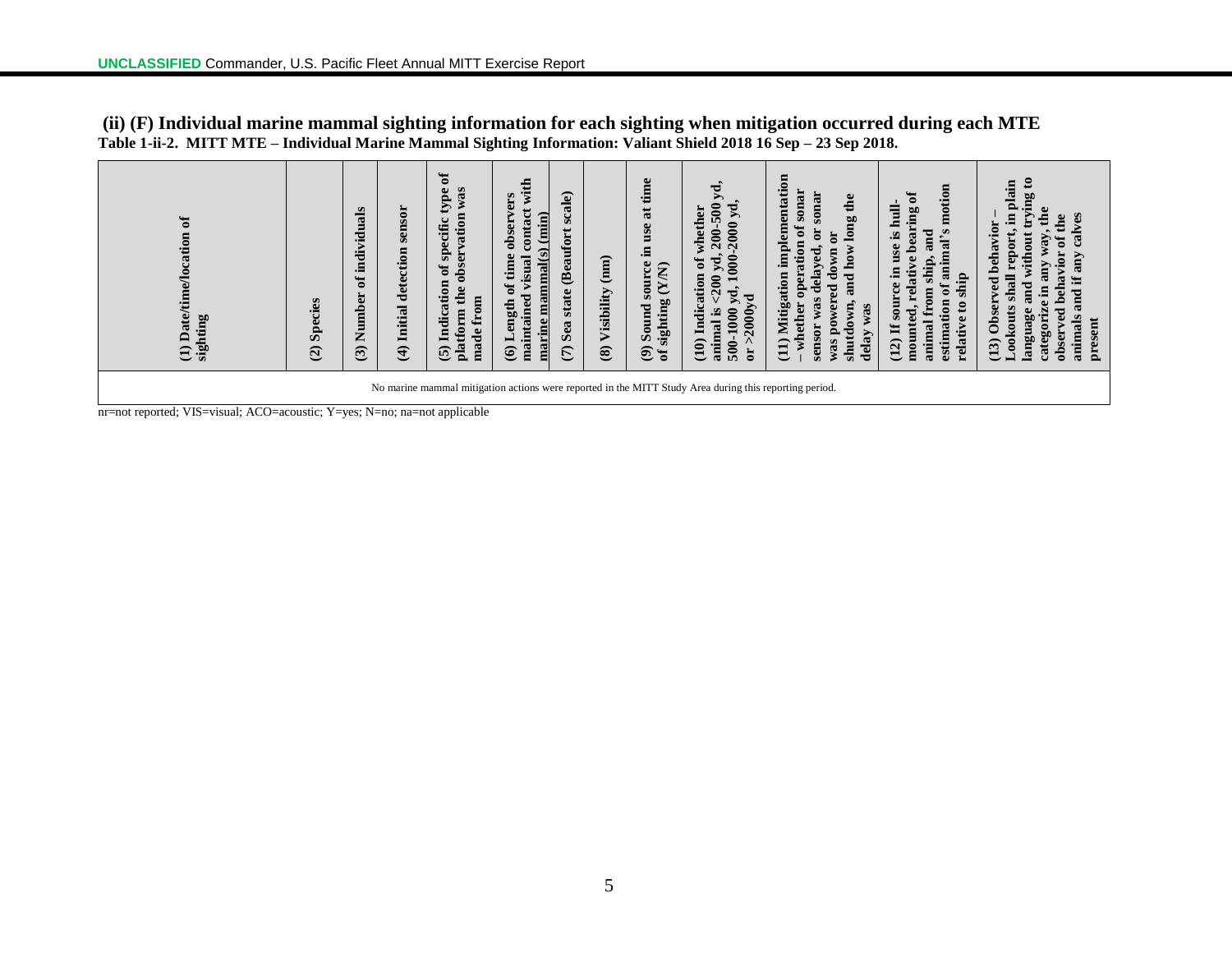## **(iii) Evaluation (based on data gathered during all exercises) of mitigation effectiveness**

There was one major training exercise conducted in the MITT Study Area during this reporting period (see **Table 1 ii-1a**).

| <b>MTE Type</b> | <b>Dates</b>       | # of Exercise<br>Davs | # of US Ships<br><b>Involved</b><br>(MFAS and<br>non-MFAS) | # of Mitigation<br><b>Sightings</b> | # of Marine<br><b>Mammals</b> |
|-----------------|--------------------|-----------------------|------------------------------------------------------------|-------------------------------------|-------------------------------|
| Valiant Shield  | $16 - 23$ Sep 2018 |                       |                                                            |                                     |                               |
|                 | <b>Total</b>       |                       |                                                            |                                     |                               |

**Table 1-iii-1. MITT Study Area MTEs and associated marine mammal and sea turtle mitigation sightings.**

## **MITT Study Area Major Training Exercise Marine Mammal Observations**

There were no reported marine mammal observations during the single MTE in the MITT Study Area during the reporting period.

### **MITT Study Area Major Training Exercise Mitigations**

There were no active sonar mitigation actions taken during the single MTE in the MITT Study Area during the reporting period.

## **SUMMARY: Mitigation Effectiveness and Navy Mitigation Zone Adherence**

The Lookout and mitigation zone measures approved by NMFS and outlined in the MITT Study Area LOA were effective in appropriately mitigating exposure of marine mammals to sonar. Although no active sonar mitigations took place in the MITT Study Area during the reporting period, the Protective Measures Assessment Protocol (PMAP) is directed to be used prior to each activity requiring potential mitigation to ensure proper requirements and mitigation zones are utilized. Fleet commanders, aircrews, and ship watch teams continue to improve individual awareness and enhance reporting practices. This improvement can be attributed to the various pre-exercise conferences, mandatory Marine Species Awareness Training (including on-line training required for watch standing qualifications), adherence to required active sonar mitigation zones, and application of lessons learned in marine mammal sighting and reporting.

## **(iv) Exercise Information for each SINKEX**

One SINKEX event was conducted in the MITT Study Area during the reporting period on 23 September 2018.

|  |  | Table 1-iv-1. SINKEX information for event on 23 September 2018. |  |  |  |  |
|--|--|------------------------------------------------------------------|--|--|--|--|
|--|--|------------------------------------------------------------------|--|--|--|--|

| (A) Vessels and aircraft involved                                                   |
|-------------------------------------------------------------------------------------|
| *                                                                                   |
| (B) Location (operating area)                                                       |
| Mariana Islands Range Complex                                                       |
| (C) Chronological list of events                                                    |
| *                                                                                   |
| (D) Visibility/weather                                                              |
| Visibility - Unrestricted                                                           |
| $Wind - 6$ KTS                                                                      |
| Wave height $-1$ FT, sea state 1                                                    |
| Cloud Cover – scattered at 2,000 FT and overcast at 8,000 FT                        |
| (E) Aircraft surveys                                                                |
| 3x P-8; cleared surface to 20,000 FT; speed 400 KTS; 49,000 square miles surveyed   |
| 1x P-3; cleared surface to 25,000 FT; speed 100 KTS; 49,000 square miles surveyed   |
| 2x E-2D; cleared surface to 60,000 FT; speed 250 KTS; 125,000 square miles surveyed |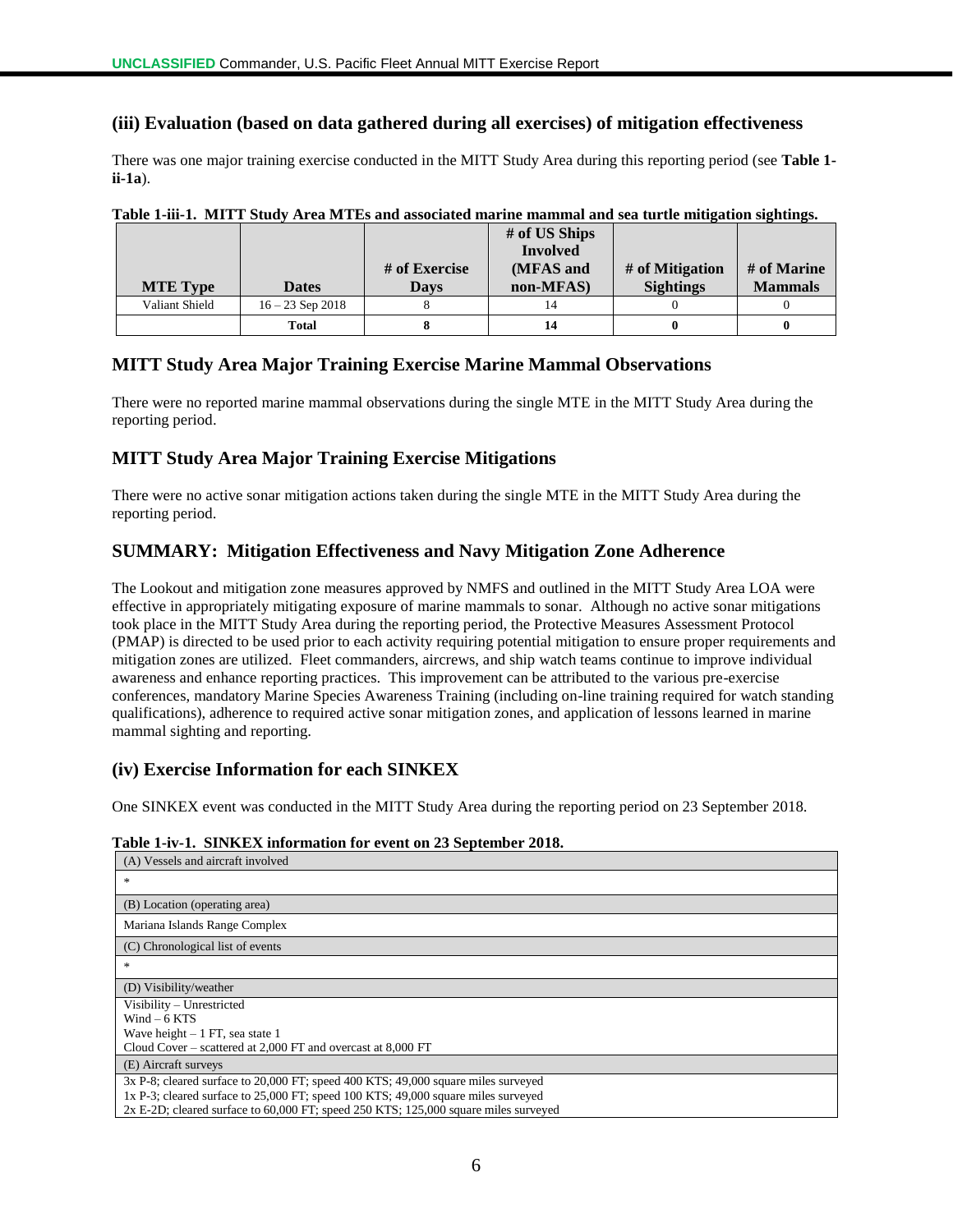| (F) Passive acoustic monitoring                   |
|---------------------------------------------------|
| No sonobuoys were used during the event           |
| (G) Individual marine mammal sighting information |
| No marine mammals were reported during the event  |
| (H) Ordnance used and net explosive weight (NEW)  |
| 4x AGM-154 (192 lb NEW)                           |
| 2x AGM-88 (45 lb NEW)                             |
| 5x Harpoon (215 lb NEW)                           |
| <b>Total NEW: 1,933 lbs</b>                       |

\* This information is classified and has been forwarded to NMFS in accordance with the MITT Letter of Authorization in the classified version of this Annual Exercise Report.

# **(2) MITT – Summary of Sources Used**

## **(i) Total annual usage of each type of sound source**

This section summarizes total annual usage of each type of non-impulsive and impulsive source used within the MITT Study Area. All sound sources were used less than authorized by NMFS.

|  |  | Table 2-i-1. Training and Testing source usage within the MITT Study Area by source bin. |  |  |  |  |  |
|--|--|------------------------------------------------------------------------------------------|--|--|--|--|--|
|--|--|------------------------------------------------------------------------------------------|--|--|--|--|--|

|                 | <b>Authorized sound sources</b><br>50 CFR §218.95 and NMFS MITT LOA                      | <b>Authorized Amount</b><br>(03Aug18-<br>02Aug19) | <b>Actual Usage</b><br>(03Aug18-<br>02Aug19) | % Used of<br><b>Authorized</b><br><b>Amount</b> |
|-----------------|------------------------------------------------------------------------------------------|---------------------------------------------------|----------------------------------------------|-------------------------------------------------|
|                 | (A) Annual Non-impulsive Sources Used During Training and Testing                        |                                                   |                                              |                                                 |
| LF4             | Low-frequency sources from 180 dB up to 200 dB                                           | 123 hours                                         | $\ast$                                       | ∗                                               |
| LF5             | Low-frequency sources from 160 dB up to 180 dB                                           | 11 hours                                          | $\ast$                                       | $\ast$                                          |
| LF <sub>6</sub> | Variable depth sonars and other LF systems                                               | 40 hours                                          | $\ast$                                       | $\ast$                                          |
| MF1             | Hull-mounted sonars (e.g. AN/SQS-53)                                                     | 1,872 hours                                       | $\ast$                                       | *                                               |
| MF <sub>2</sub> | Hull-mounted sonars (e.g. AN/SQS-56)                                                     | 625 hours                                         | $\ast$                                       | $\ast$                                          |
| MF3             | Hull-mounted submarine sonar (e.g. AN/BQQ-10)                                            | 192 hours                                         | $\ast$                                       | $\ast$                                          |
| MF4             | Helicopter dipping sonar (e.g. AN/AQS-22)                                                | 214 hours                                         | $\ast$                                       | $\ast$                                          |
| MF5             | Acoustic sonobuoys (e.g. AN/SSQ-62)                                                      | $2,588$ items                                     | $\ast$                                       | $\ast$                                          |
| MF <sub>6</sub> | Active underwater sound signal devices<br>(e.g. MK-84 SUS)                               | 33 items                                          | $\ast$                                       | $\ast$                                          |
| MF <sub>8</sub> | Other MF sources greater than 200 dB                                                     | 123 hours                                         | $\ast$                                       | $\ast$                                          |
| MF9             | Other MF sources from 180 dB up to 200 dB                                                | 47 hours                                          | $\ast$                                       | $\ast$                                          |
| MF10            | Other MF sources from 160 dB up to 180 dB                                                | 231 hours                                         | $\ast$                                       | $\ast$                                          |
| <b>MF11</b>     | High duty cycle hull-mounted sonars<br>$(e.g. AN/SQS-53 HDC)$                            | 324 hours                                         | $\ast$                                       | $\ast$                                          |
| <b>MF12</b>     | High duty cycle variable depth sonars                                                    | 656 hours                                         | $\ast$                                       | $\ast$                                          |
| HF1             | Hull-mounted submarine sonar (e.g. AN/BQQ-10)                                            | 113 hours                                         | $\ast$                                       | $\ast$                                          |
| HF4             | Mine detection, classification, and neutralization<br>sonars (e.g. AN/AQS-20, AN/SQQ-32) | 1,060 hours                                       | $\ast$                                       | $\ast$                                          |
| HF5             | Other active sources greater than 200 dB                                                 | 336 hours                                         | $\ast$                                       | $\ast$                                          |
| HF <sub>6</sub> | Other active sources from 180 dB up to 200 dB<br>(e.g. UUV sensors)                      | 1,173 items                                       | $\ast$                                       | $\ast$                                          |
| ASW1            | Mid-frequency active systems (e.g. DWADS)                                                | 144 hours                                         | $\ast$                                       | $\ast$                                          |
| ASW2            | Mid-frequency Multi-static Active Coherent<br>sonobuoy (e.g AN/SSQ-125)                  | 660 items                                         | $\ast$                                       | $\ast$                                          |
| ASW3            | Mid-frequency towed acoustic countermeasure<br>$(e.g. AN/SLQ-25)$                        | 3,935 hours                                       | $\ast$                                       | $\ast$                                          |
| ASW4            | Mid-frequency expendable acoustic device<br>countermeasure (e.g. ADC/NAE)                | 32 items                                          | $\ast$                                       | $\ast$                                          |
| TORP1           | Lightweight torpedo (e.g. MK-46/54)                                                      | 115 items                                         | $\ast$                                       | $\ast$                                          |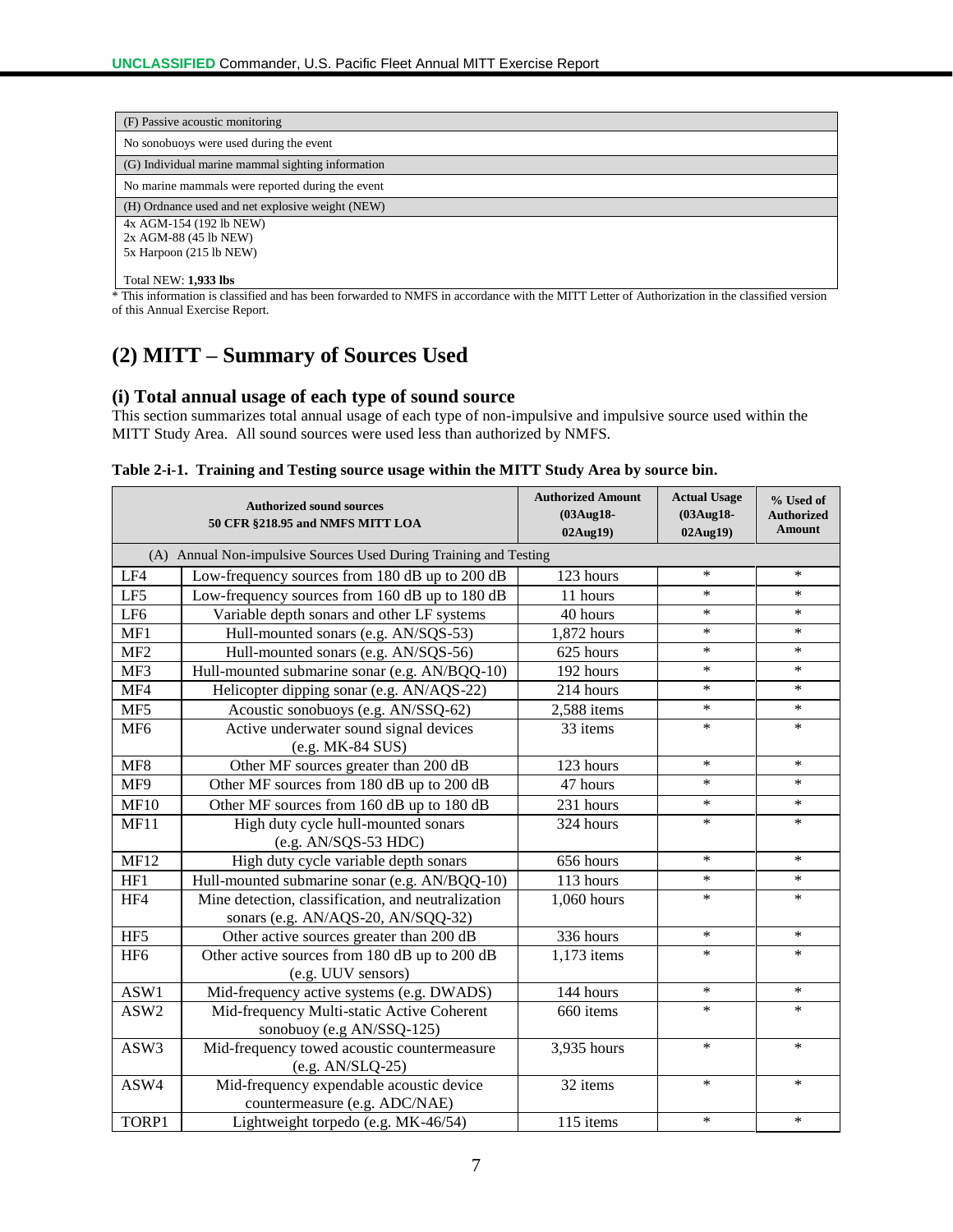| TORP2           | Heavyweight torpedo (e.g. MK-48)                                              | 62 items           | *                           | $\ast$ |
|-----------------|-------------------------------------------------------------------------------|--------------------|-----------------------------|--------|
| M <sub>3</sub>  | Mid-frequency acoustic modems                                                 | 112 hours          | $\ast$                      | $\ast$ |
| SD <sub>1</sub> | Swimmer detection sonars                                                      | $2,341$ hours      | $\ast$                      | *      |
|                 | (B) Annual Number of Impulsive Source Detonations During Training and Testing |                    |                             |        |
| E1              | 0.1 lb to 0.25 lb NEW                                                         | 10,140 detonations | 5,163                       | 51%    |
| E2              | $0.26$ lb to $0.5$ lb NEW                                                     | 106 detonations    | $\Omega$                    | $0\%$  |
| E <sub>3</sub>  | $>0.5$ lb to 2.5lb NEW                                                        | 932 detonations    | 81                          | 9%     |
| E4              | $>2.5$ lb to 5 lb NEW                                                         | 420 detonations    | $\Omega$                    | 0%     |
| E5              | $>5$ lb to 10 lb NEW                                                          | 684 detonations    | 0                           | $0\%$  |
| E6              | $>10$ lb to 20 lb NEW                                                         | 76 detonations     | 3                           | 4%     |
| E8              | $>60$ lb to 100 lb NEW                                                        | 16 detonations     | $\mathcal{D}_{\mathcal{L}}$ | 13%    |
| E9              | $>100$ lb to 250 lb NEW                                                       | 4 detonations      | $\Omega$                    | $0\%$  |
| E10             | $>250$ lb to 500 lb NEW                                                       | 12 detonations     | 5                           | 42%    |
| E11             | $>500$ lb to 650 lb NEW                                                       | 6 detonations      | 0                           | 0%     |
| $E12**$         | >650 lb to 1,000 lb NEW                                                       | 184 detonations    | 80                          | 44%    |

\* This information is classified and has been forwarded to NMFS in accordance with the MITT Letter of Authorization in the classified version of this Annual Exercise Report.

\*\* Bomb detonations (all NEWs) and missiles from E9 were modeled as E12 and are totaled here.

#### **Table 2-i-2. 5-year cumulative source usage within the MITT Study Area by source bin.**

| Sound<br><b>Source</b><br><b>Bin</b> | Year 1<br><b>Actual Usage</b><br>(03Aug15-<br>02Aug16) | Year 2<br><b>Actual Usage</b><br>(03Aug16-<br>02Aug17)     | Year 3<br><b>Actual Usage</b><br>(03Aug17-<br>02Aug18) | Year 4<br><b>Actual Usage</b><br>(03Aug18-<br>02Aug19) | 5-yr Authorized<br><b>Amount</b><br>(03Aug15-<br>03Aug20) | $5-yr$<br><b>Cumulative</b><br><b>Usage</b><br>(03Aug15-<br>03Aug20) | % Used of<br>$5 - yr$<br><b>Authorized</b><br><b>Amount</b> |
|--------------------------------------|--------------------------------------------------------|------------------------------------------------------------|--------------------------------------------------------|--------------------------------------------------------|-----------------------------------------------------------|----------------------------------------------------------------------|-------------------------------------------------------------|
|                                      |                                                        | (A) Non-impulsive Sources Used During Training and Testing |                                                        |                                                        |                                                           |                                                                      |                                                             |
| LF4                                  | $\ast$                                                 | $\ast$                                                     | $\ast$                                                 | *                                                      | 615 hours                                                 | $\ast$                                                               | $\ast$                                                      |
| LF5                                  | $\ast$                                                 | $\ast$                                                     | $\ast$                                                 | $\ast$                                                 | 55 hours                                                  | $\ast$                                                               | $\ast$                                                      |
| LF <sub>6</sub>                      | $\ast$                                                 | $\ast$                                                     | $\ast$                                                 | $\ast$                                                 | 200 hours                                                 | $\ast$                                                               | $\ast$                                                      |
| MF1                                  | *                                                      | $\ast$                                                     | *                                                      | *                                                      | 9,360 hours                                               | $\ast$                                                               | $\ast$                                                      |
| MF <sub>2</sub>                      | ∗                                                      | $\ast$                                                     | *                                                      | ∗                                                      | 3,125 hours                                               | $\ast$                                                               | $\ast$                                                      |
| MF3                                  | ∗                                                      | $\ast$                                                     | *                                                      | $\ast$                                                 | 960 hours                                                 | $\ast$                                                               | *                                                           |
| MF4                                  | $\ast$                                                 | $\ast$                                                     | $\ast$                                                 | $\ast$                                                 | 1,070 hours                                               | $\ast$                                                               | $\ast$                                                      |
| MF5                                  | $\ast$                                                 | $\ast$                                                     | $\ast$                                                 | $\ast$                                                 | 12,940 items                                              | $\ast$                                                               | $\ast$                                                      |
| MF <sub>6</sub>                      | *                                                      | $\ast$                                                     | $\ast$                                                 | *                                                      | 165 items                                                 | $\ast$                                                               | $\ast$                                                      |
| MF <sub>8</sub>                      | $\ast$                                                 | $\ast$                                                     | $\ast$                                                 | $\ast$                                                 | 615 hours                                                 | $\ast$                                                               | $\ast$                                                      |
| MF9                                  | $\ast$                                                 | $\ast$                                                     | $\ast$                                                 | *                                                      | 235 hours                                                 | $\ast$                                                               | $\ast$                                                      |
| <b>MF10</b>                          | *                                                      | $\ast$                                                     | *                                                      | $\ast$                                                 | 1,155 hours                                               | $\ast$                                                               | $\ast$                                                      |
| MF11                                 | $\ast$                                                 | $\ast$                                                     | $\ast$                                                 | $\ast$                                                 | 1,620 hours                                               | $\ast$                                                               | $\ast$                                                      |
| <b>MF12</b>                          | $\ast$                                                 | $\ast$                                                     | $\ast$                                                 | $\ast$                                                 | 3,280 hours                                               | $\ast$                                                               | $\ast$                                                      |
| HF1                                  | $\ast$                                                 | $\ast$                                                     | $\ast$                                                 | *                                                      | 565 hours                                                 | $\ast$                                                               | $\ast$                                                      |
| HF4                                  | *                                                      | $\ast$                                                     | *                                                      | *                                                      | 5,300 hours                                               | $\ast$                                                               | $\ast$                                                      |
| HF <sub>5</sub>                      | $\ast$                                                 | $\ast$                                                     | *                                                      | $\ast$                                                 | 1,680 hours                                               | $\ast$                                                               | *                                                           |
| HF <sub>6</sub>                      | $\ast$                                                 | $\ast$                                                     | $\ast$                                                 | $\ast$                                                 | 5,865 items                                               | $\ast$                                                               | $\ast$                                                      |
| ASW1                                 | $\ast$                                                 | $\ast$                                                     | $\ast$                                                 | $\ast$                                                 | 720 hours                                                 | $\ast$                                                               | $\ast$                                                      |
| ASW2                                 | *                                                      | $\ast$                                                     | $\ast$                                                 | *                                                      | 3,300 items                                               | $\ast$                                                               | *                                                           |
| ASW3                                 | $\ast$                                                 | $\ast$                                                     | $\ast$                                                 | $\ast$                                                 | 19,675 hours                                              | $\ast$                                                               | $\ast$                                                      |
| ASW4                                 | *                                                      | $\ast$                                                     | $\ast$                                                 | ∗                                                      | 160 items                                                 | $\ast$                                                               | $\ast$                                                      |
| TORP1                                | *                                                      | $\ast$                                                     | $\ast$                                                 | *                                                      | 575 items                                                 | $\ast$                                                               | $\ast$                                                      |
| TORP2                                | *                                                      | $\ast$                                                     | *                                                      | *                                                      | 310 items                                                 | $\ast$                                                               | $\ast$                                                      |
| M <sub>3</sub>                       | ∗                                                      | ∗                                                          | ∗                                                      | ∗                                                      | 560 hours                                                 | $\ast$                                                               | *                                                           |
| SD <sub>1</sub>                      | $\ast$                                                 | $\ast$                                                     | $\ast$                                                 | $\ast$                                                 | 11,705 hours                                              | $\ast$                                                               | $\ast$                                                      |